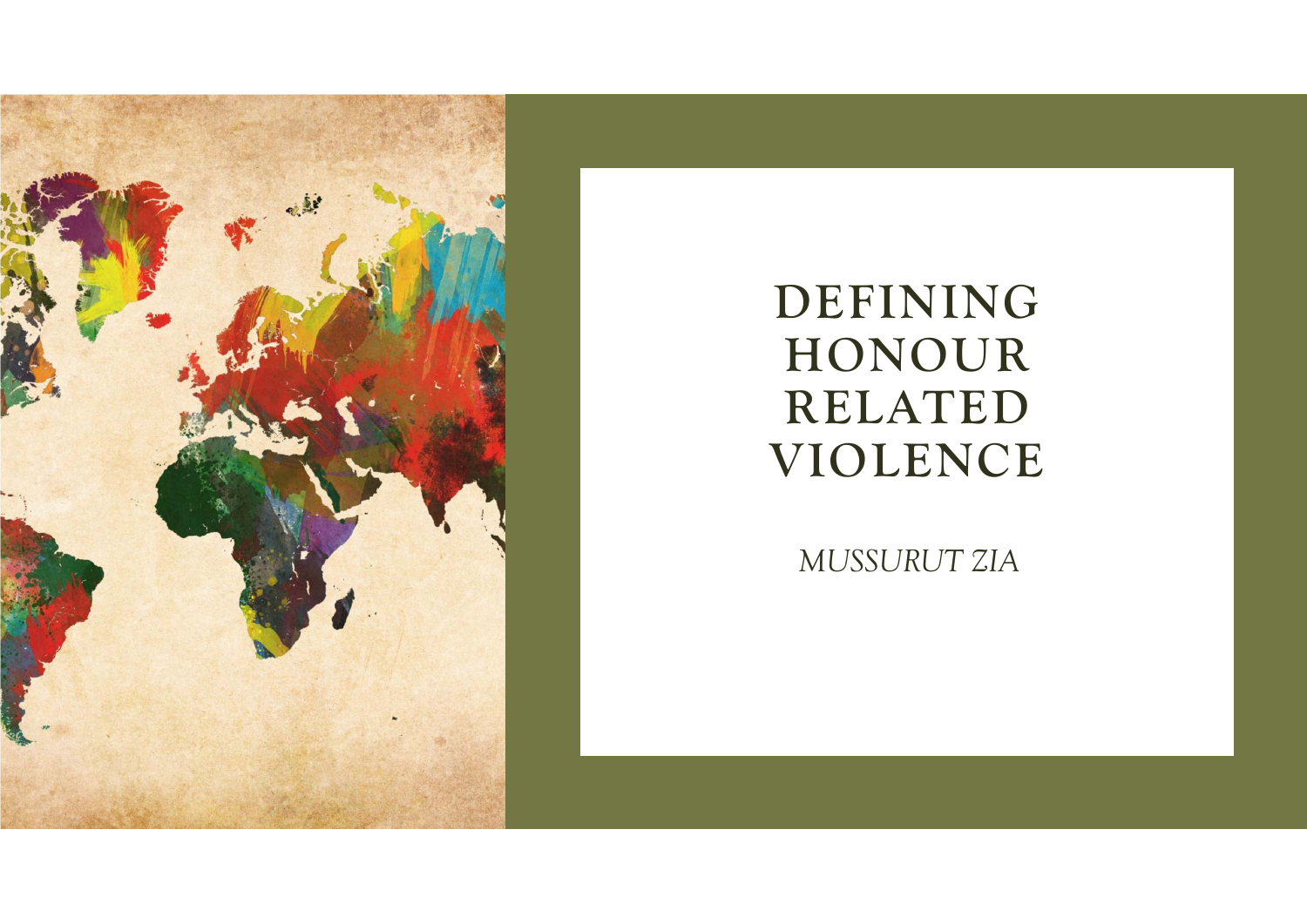#### HONOUR BASED VIOLENCE

The term "honour crime" or "honour-related violence" embraces <sup>a</sup> variety of crimes of violence (mainly but not exclusively against women), including assault, imprisonment and murder where their family or their community is punishing the person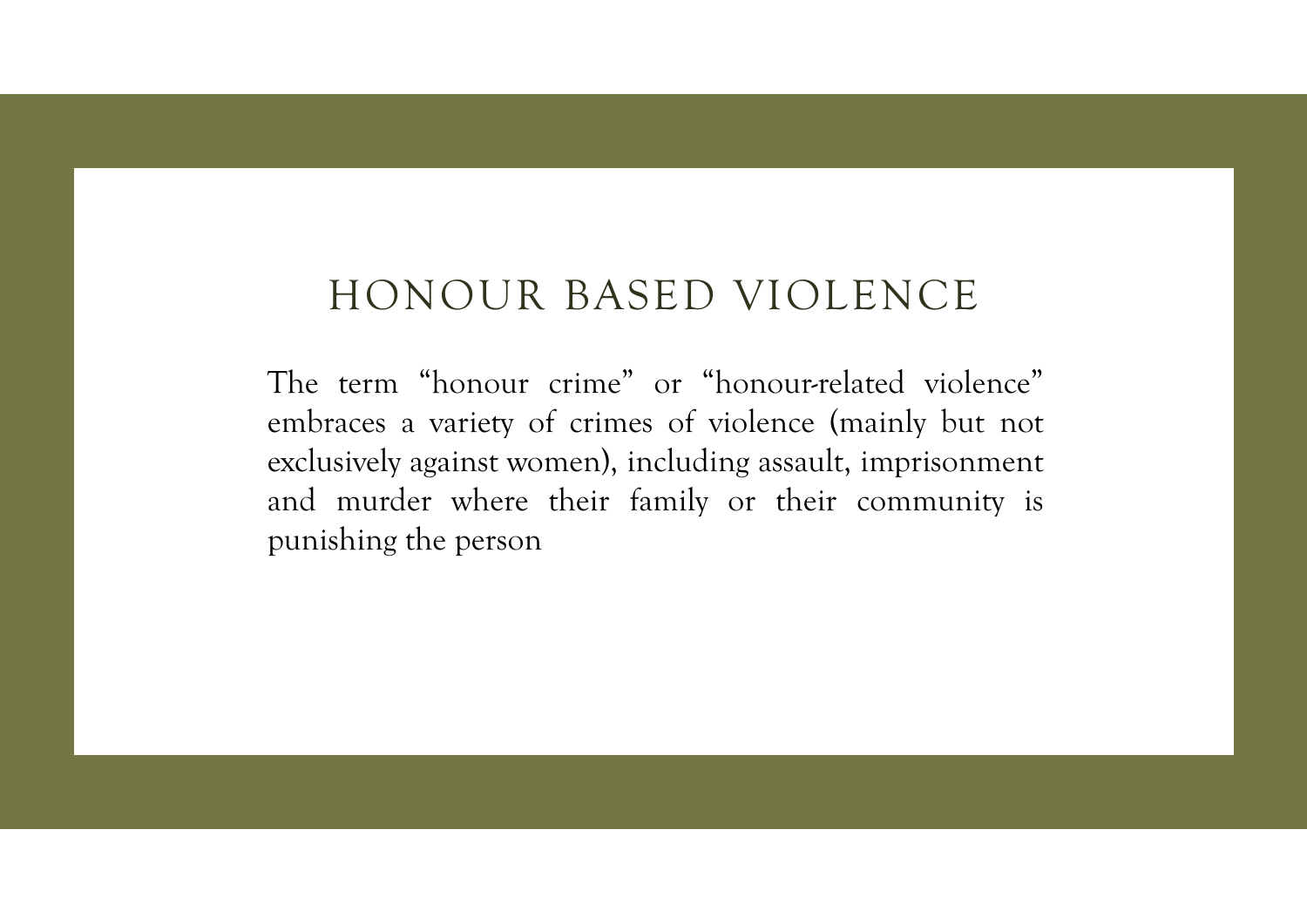#### NON-HRVUNDERSTANDING OF "HONOUR"

- personal integrity; allegiance to moral principles
- fame or glory
- great respect, regard, esteem; an outward sign of this
- high or noble rank
- a privilege or pleasure
- to pay homage to/to be a credit to
- under a moral obligation
- out of respect for…
- on (or) upon one's honour; on the <sup>p</sup>ledge of one's word or good name
- Banking, Accounting & Finance; to accept and then pay when due, a cheque or draft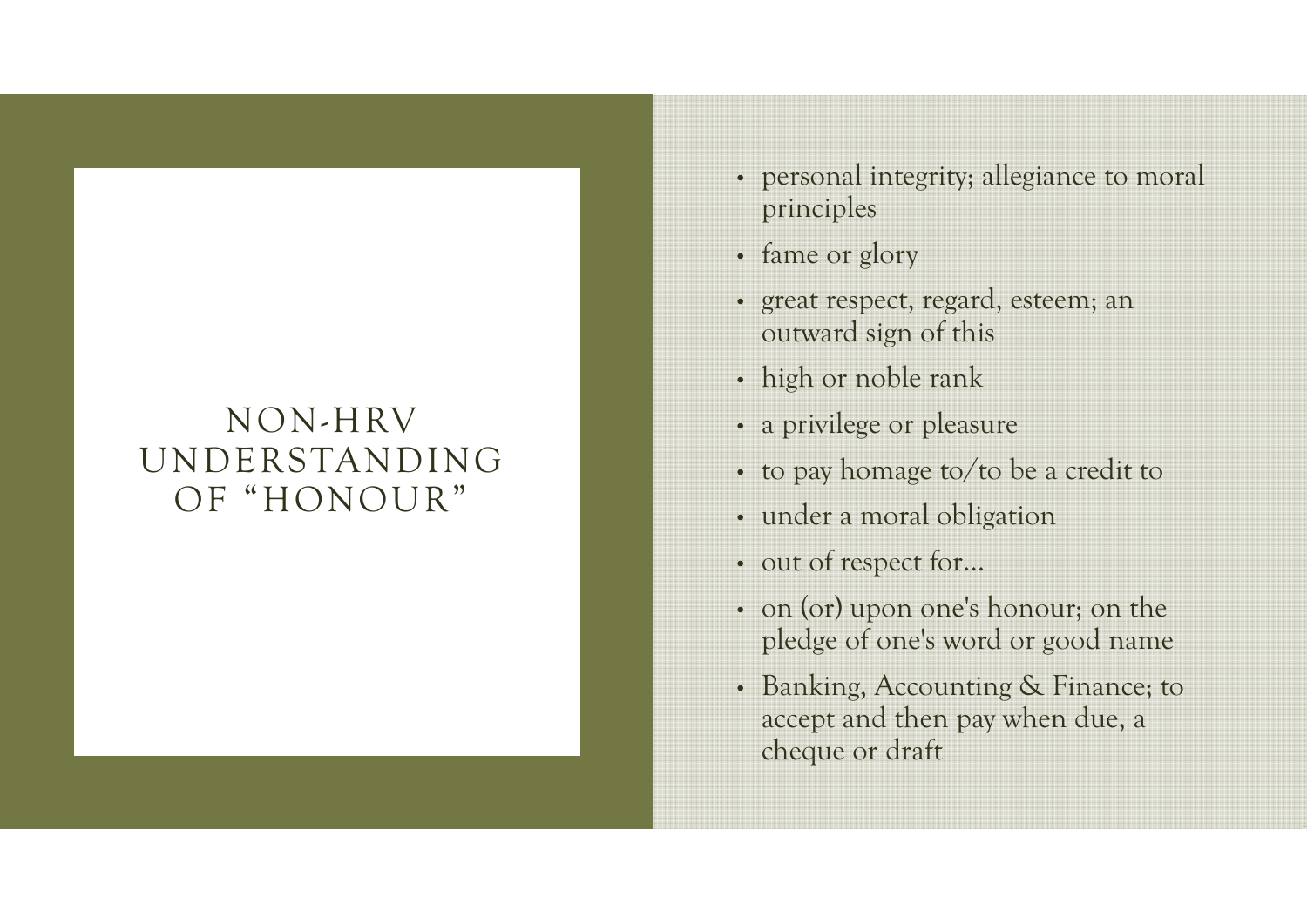#### HRV UNDERSTANDING OF HONOUR

- Behaviour that is of benefit to the family or community of individual concerned
- Bravery/courage
- Strength
- Glory
- Esteem
- Fame
- Reputation
- Respect
- Dignity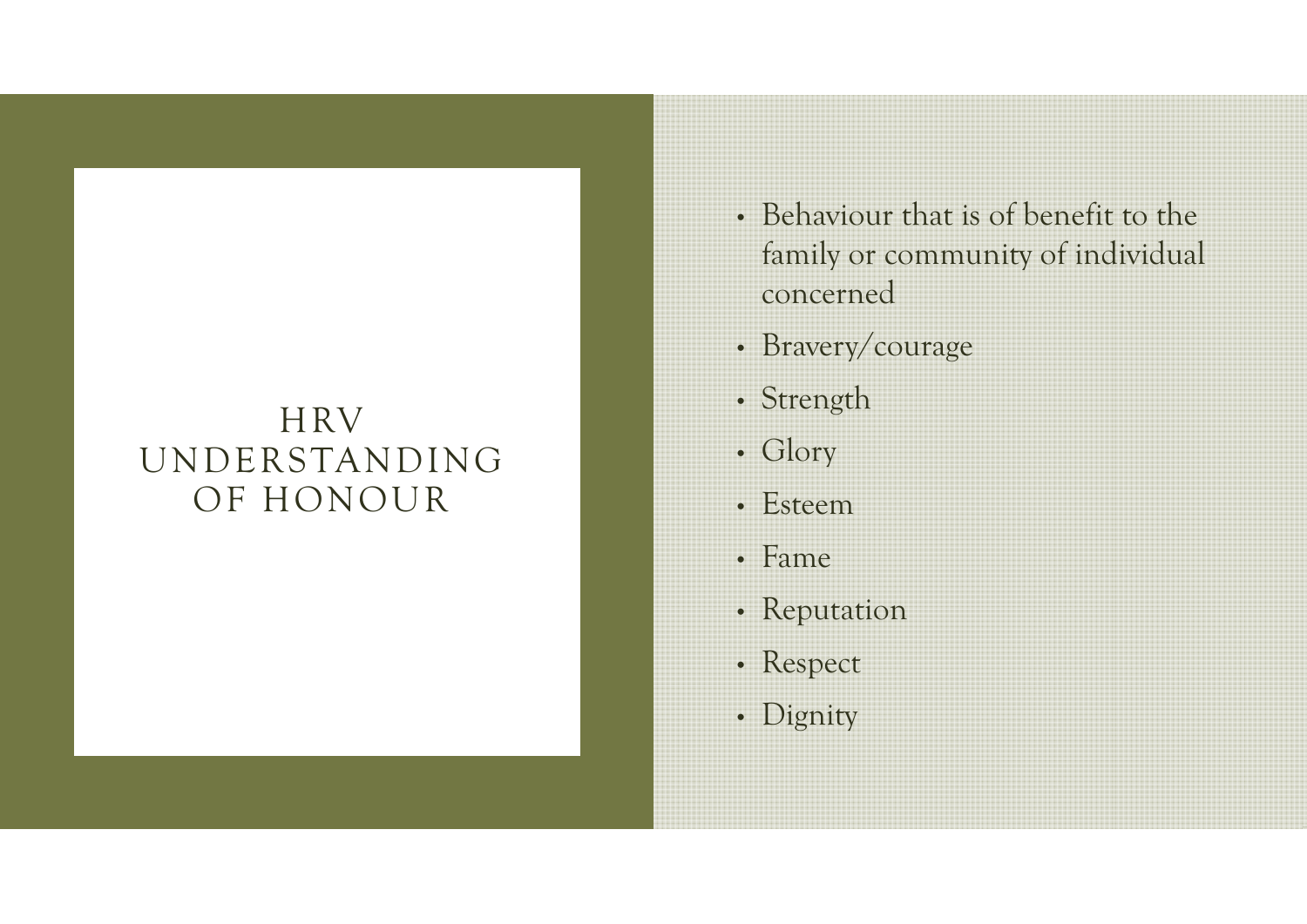#### ORIGINS…

- THAR (Arabic term meaning on-going blood vengeance
- The "honour" mentality tends to be a feature of what is sometimes called the "shame" culture
- "Shame" is not really an accurate term
- There is no specific term in English to describe this value
- •
- The term embodies many of the attributes of the"honour" or "feud" mentality, and comes from one of the largest languages and cultures where these values are widespread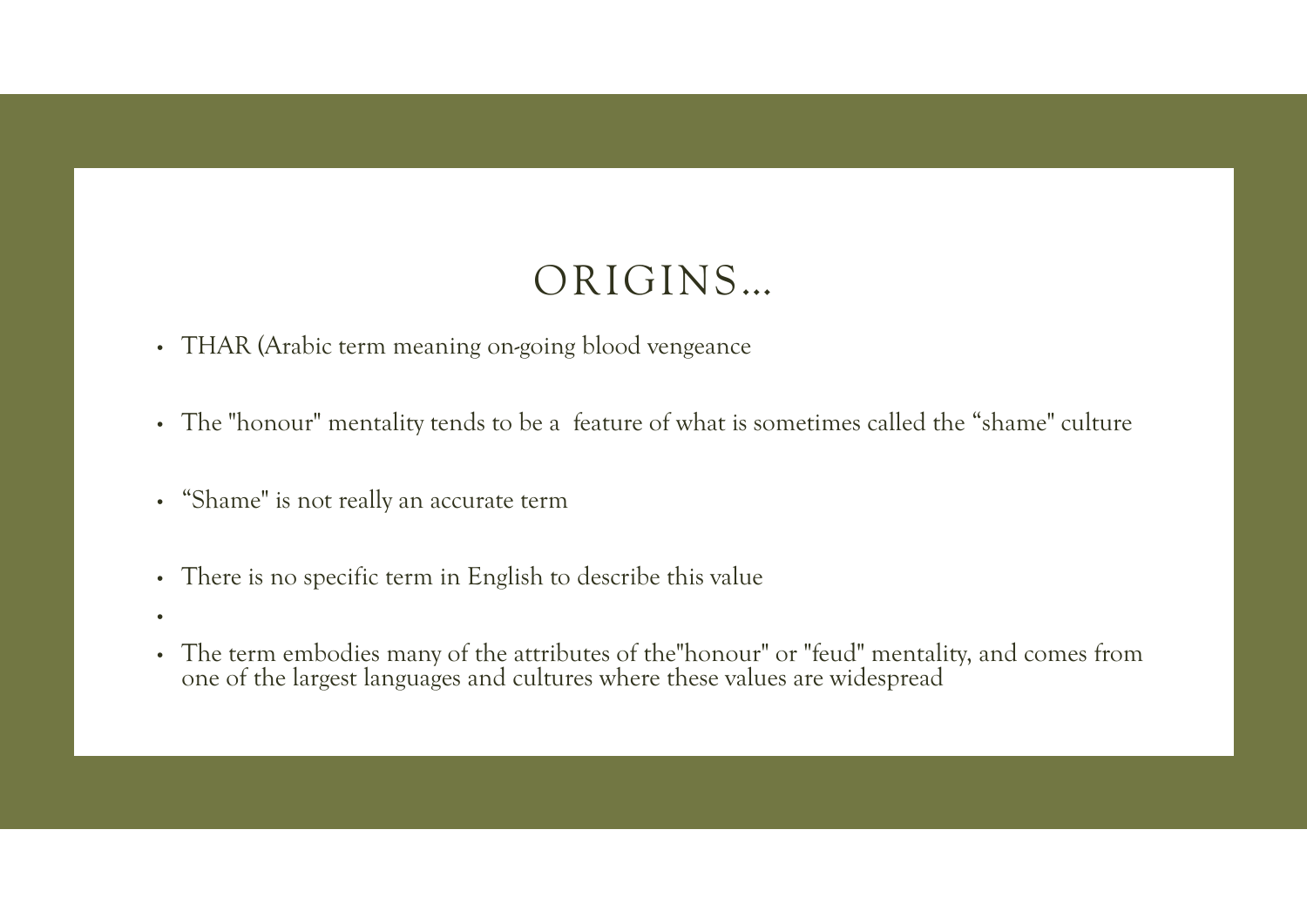#### WHAT IS HONOUR?

Honour is not a physical object that can be broken by certain behaviours

It is an absorbed code of conduct or a conditioning that certain communities carry out sub-consciously

> This liquid concept is damaged by perceptions and external knowledge of unacceptable behaviours

> > There is less concern initially for the act and far more concern about preventing others from knowing about it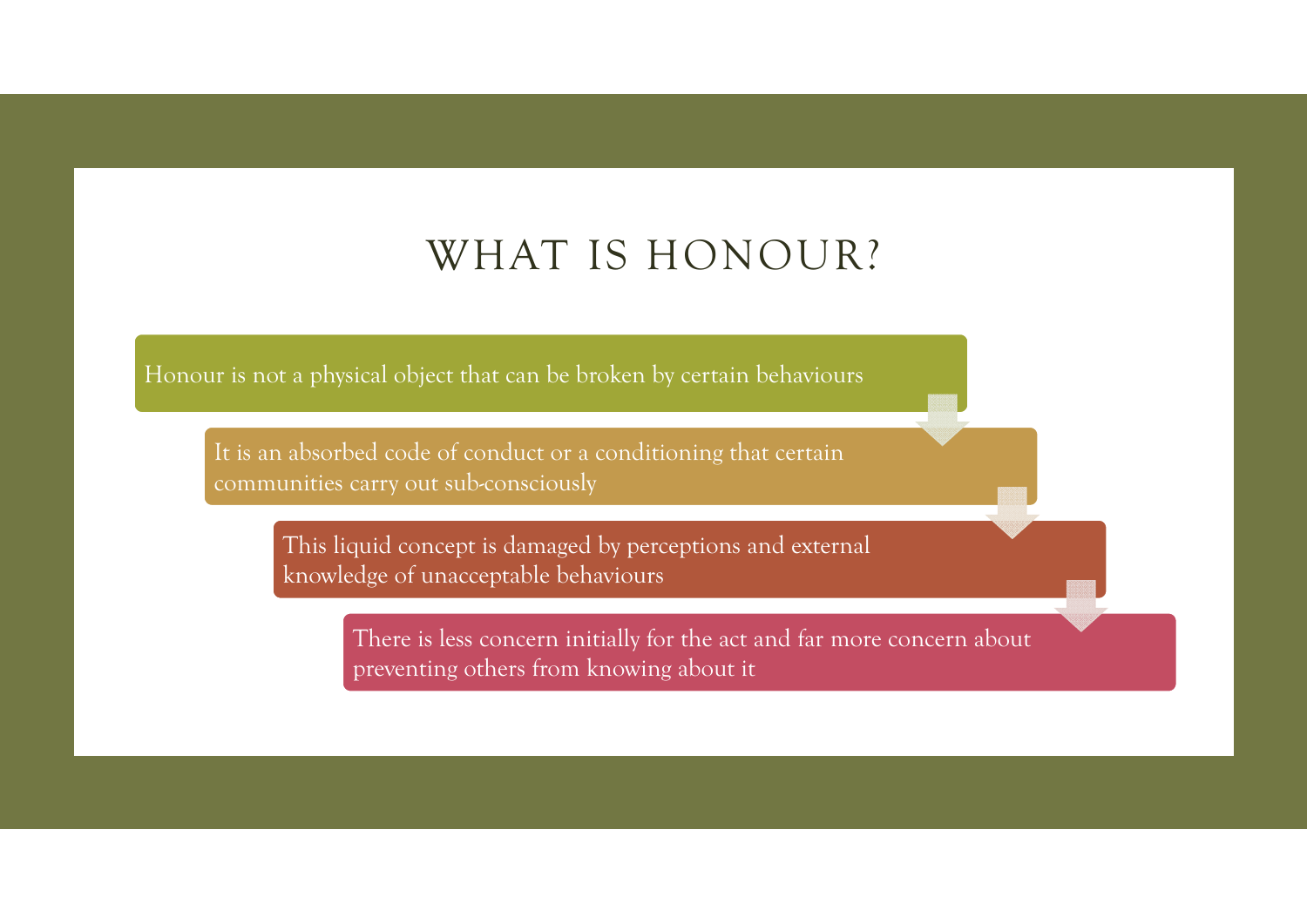

# UMBRELLA OF HONOUR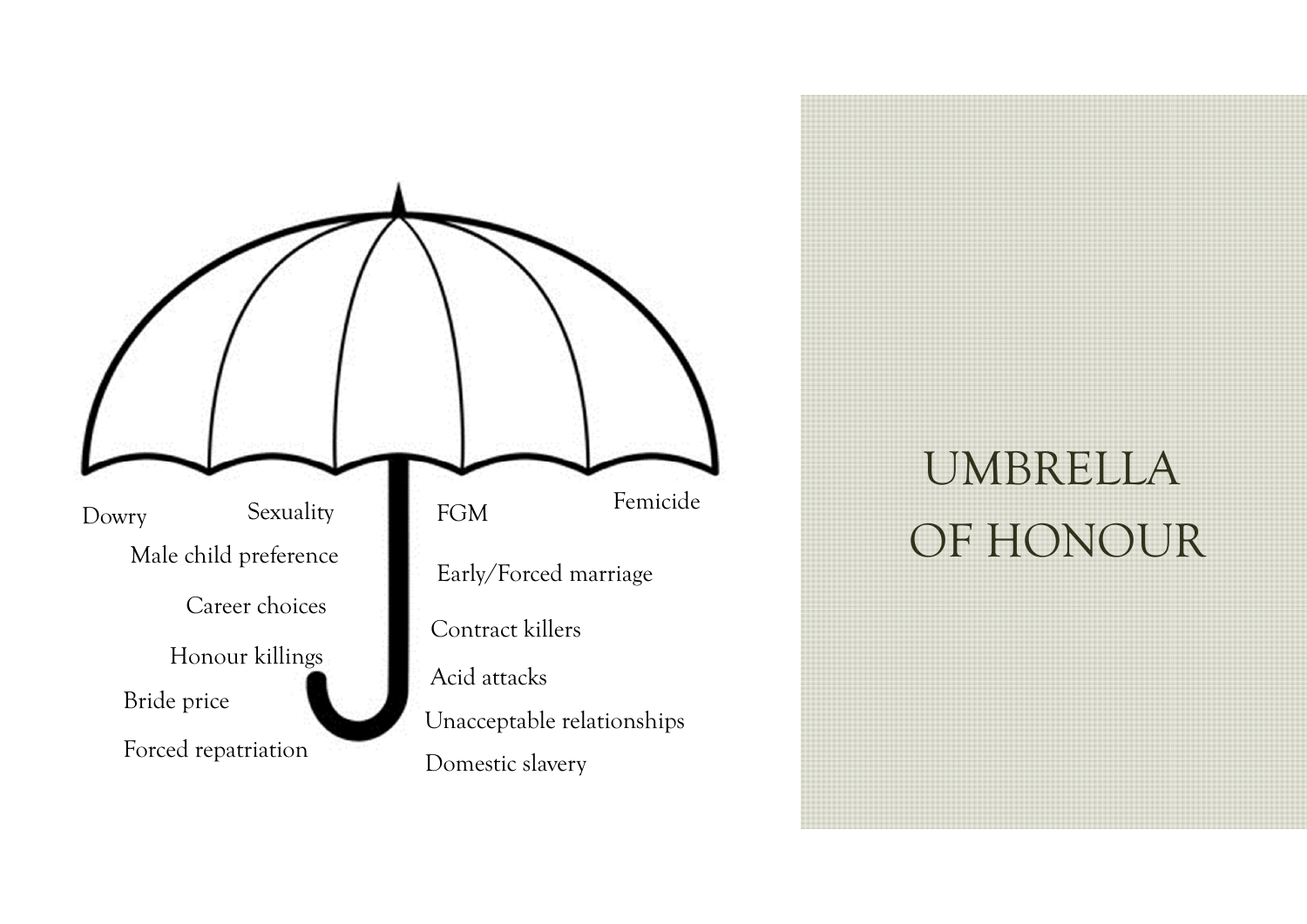## FAITH PERSPECTIVE

- No major world faith condones the taking of a life
- HRV is often associated with Islam
- "If you take one life it is as though you have taken the life of all humanity. If you save one life it is as though you have saved the life of all humanity"

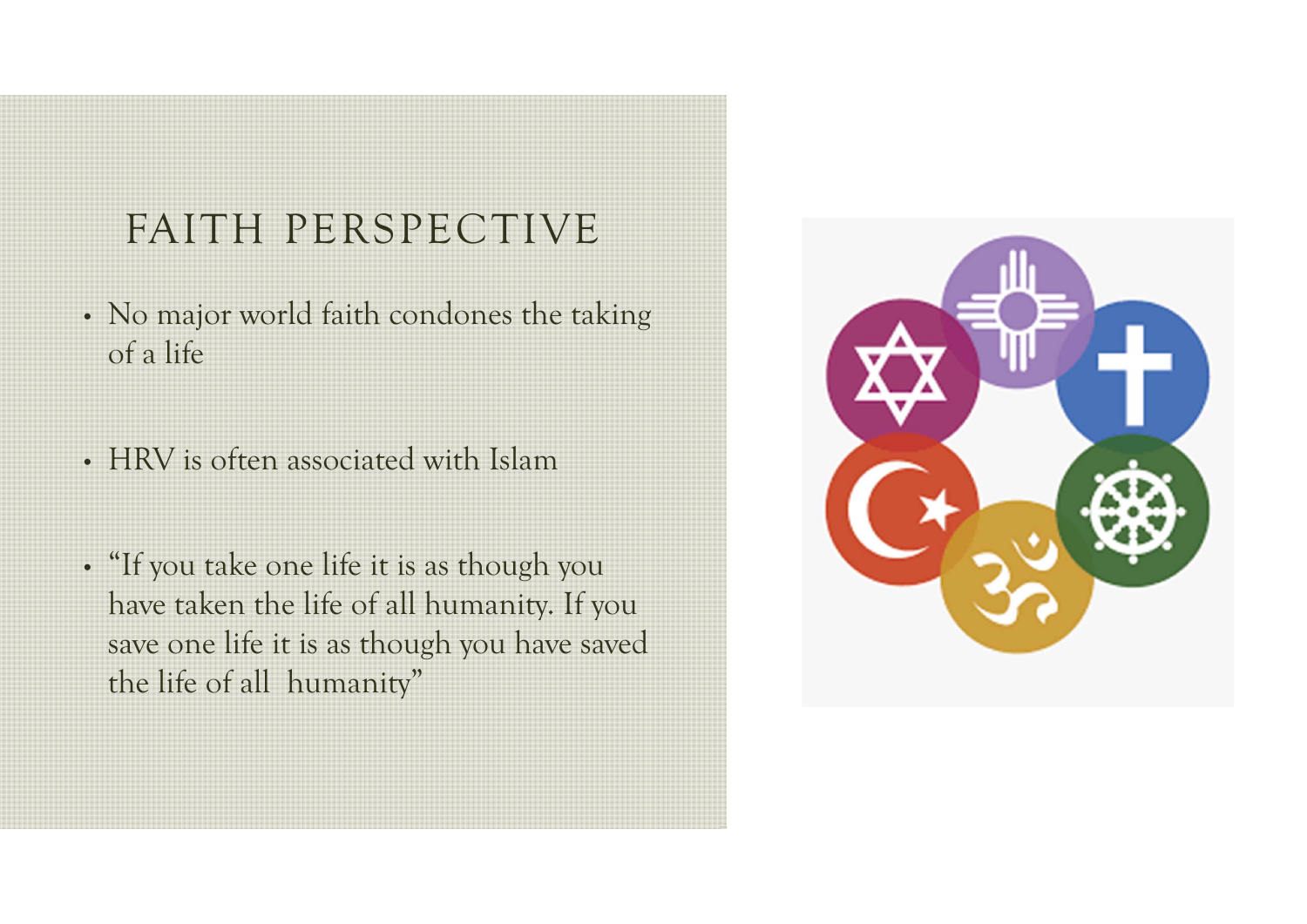#### RESTORATION OF HONOUR

- Honour killings can be carried out in instances of rape, infidelity, flirting, or any action perceived as disgracing the family name or Izzat
- The honour is not in killing but in the restoration of family honour as a result of killing the individual in question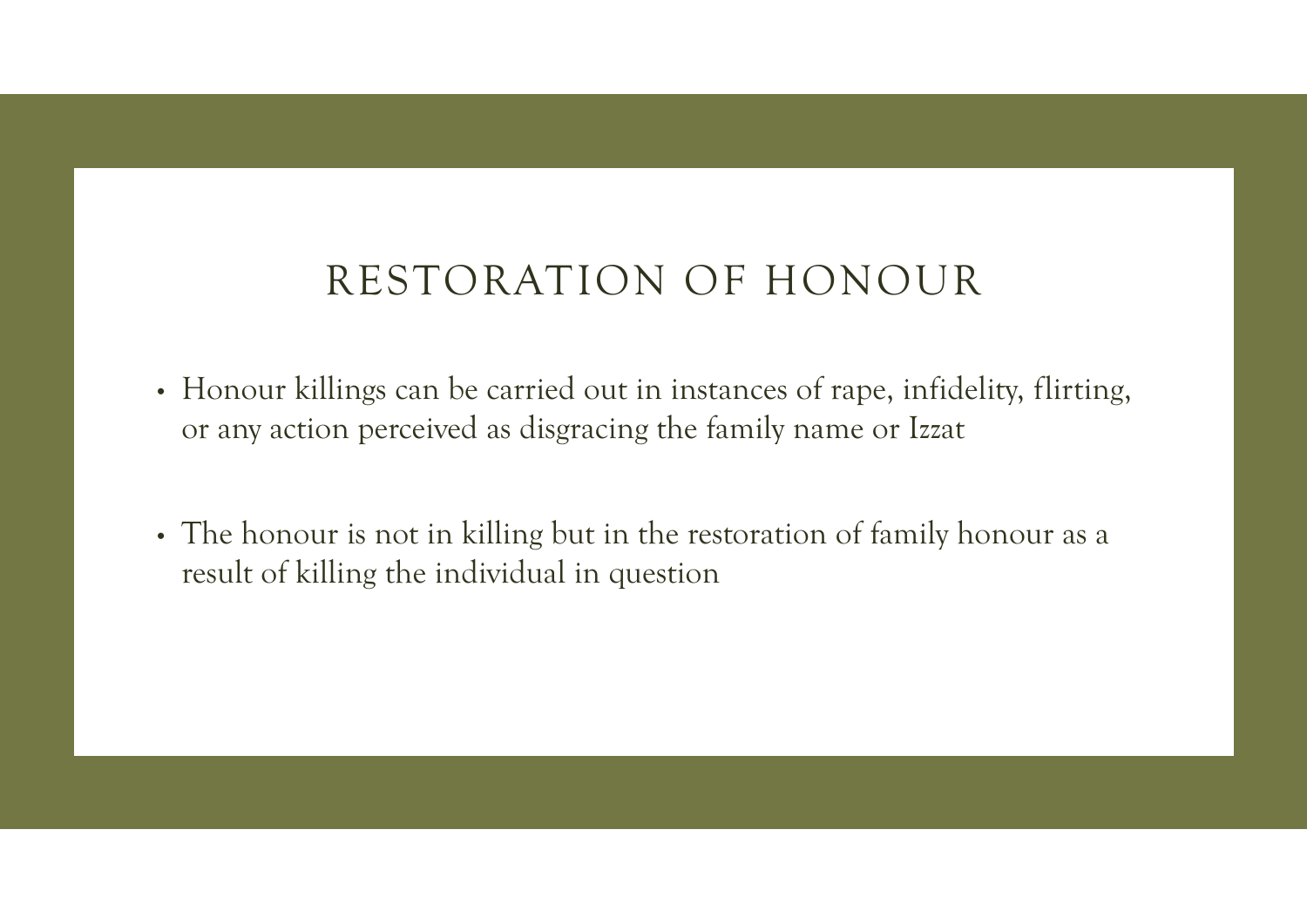#### RESPONSIBILITY

- The main keepers and upholders of family and community honour are female, in particular young women in their teens and early twenties
- A family's reputation is based almost exclusively on the behaviour of their females
- Dress, choice of friends, relationships with the opposite sex, career choice, extra – marital friendships could all impact on a family's honour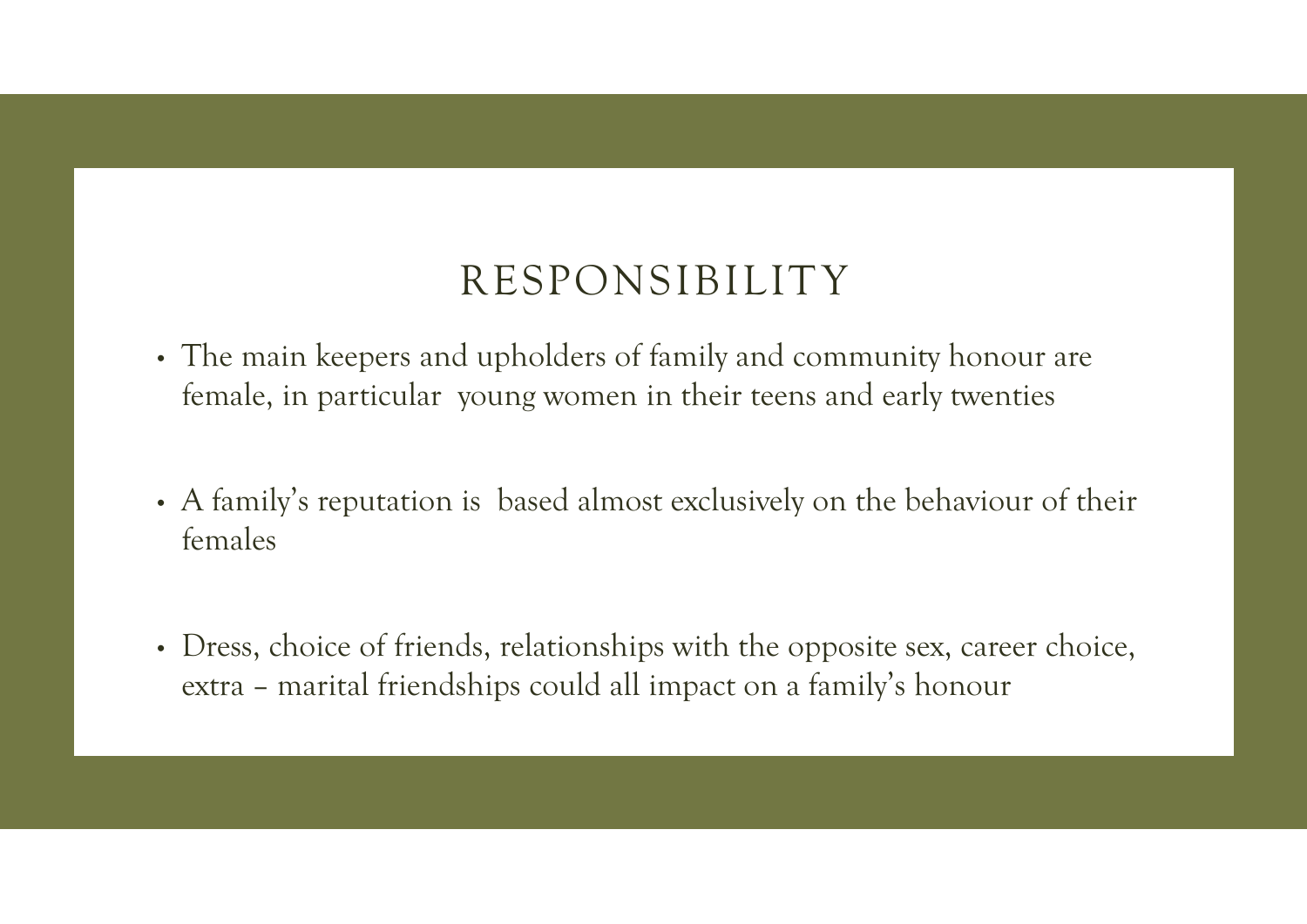## OCCURRENCES

- Thousands of girls and women across the world (although mostly centred in the Middle East & South Asia ) are murdered by male family members each year in the name of family honour
- The killings are usually carried out by male members of the family/extended family
- Usually a minor who would then receive a reduced sentence
- At least 12 honour killings in the UK each year
- Significantly under-reported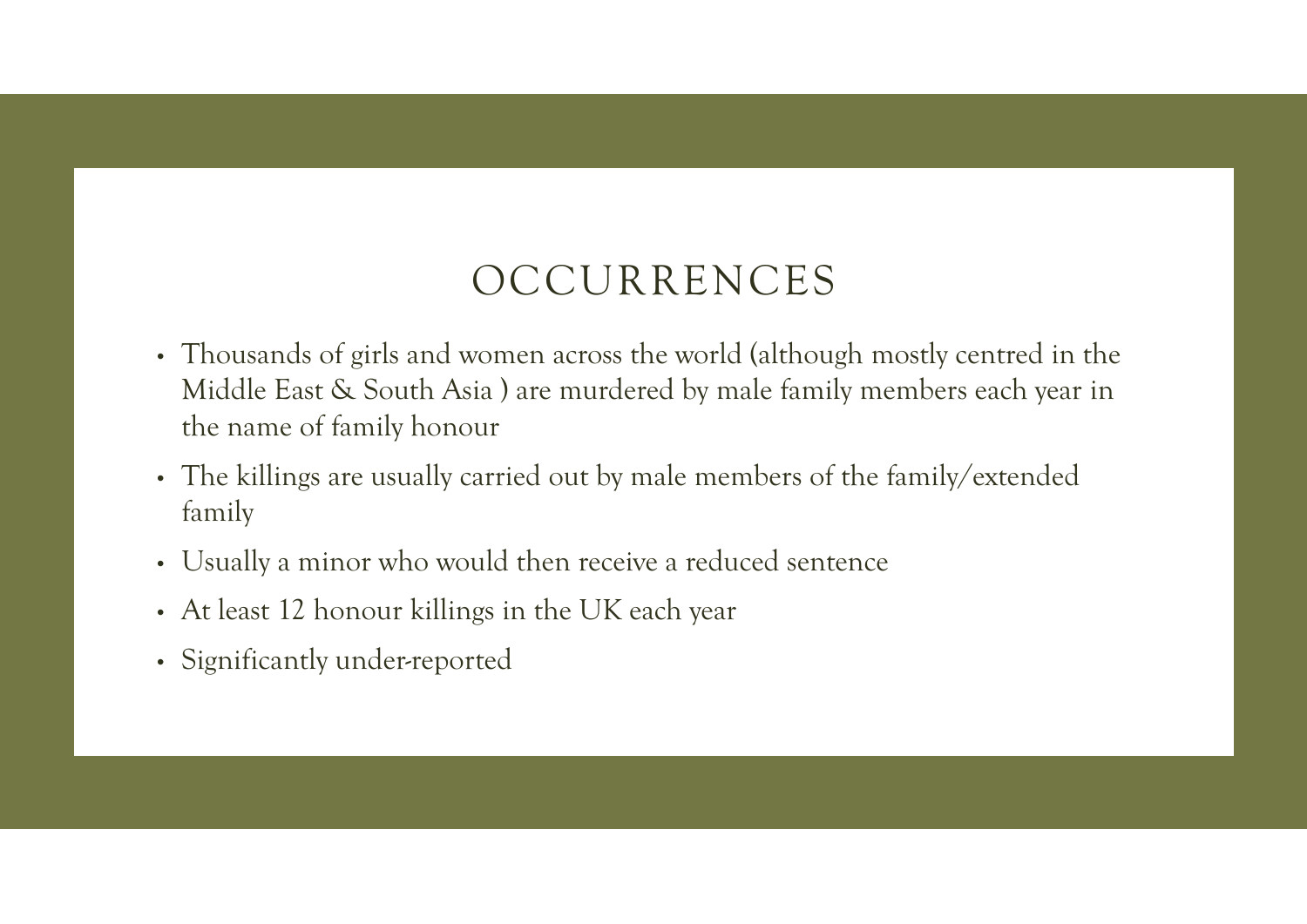## CRIME PROSECUTION SERVICE

- There is no specific offence of "honour based crime". It is an umbrella term to encompass various offences covered by existing legislation. Honour based violence (HBV) can be described as <sup>a</sup> collection of practices, which are used to control behaviour within families or other social groups to protect perceived cultural and religious beliefs and/or honour. Such violence can occur when perpetrators perceive that <sup>a</sup> relative has shamed the family and/or community by breaking their honour code
- It is <sup>a</sup> violation of human rights and may be <sup>a</sup> form of domestic and/or sexual violence. There is no, and cannot be, honour or justification for abusing the human rights of others
- The CPS, ACPO and support groups have <sup>a</sup> common definition of HBV:"'Honour based violence' is <sup>a</sup> crime or incident which has or may have been committed to protect or defend the honour of the family and/or community."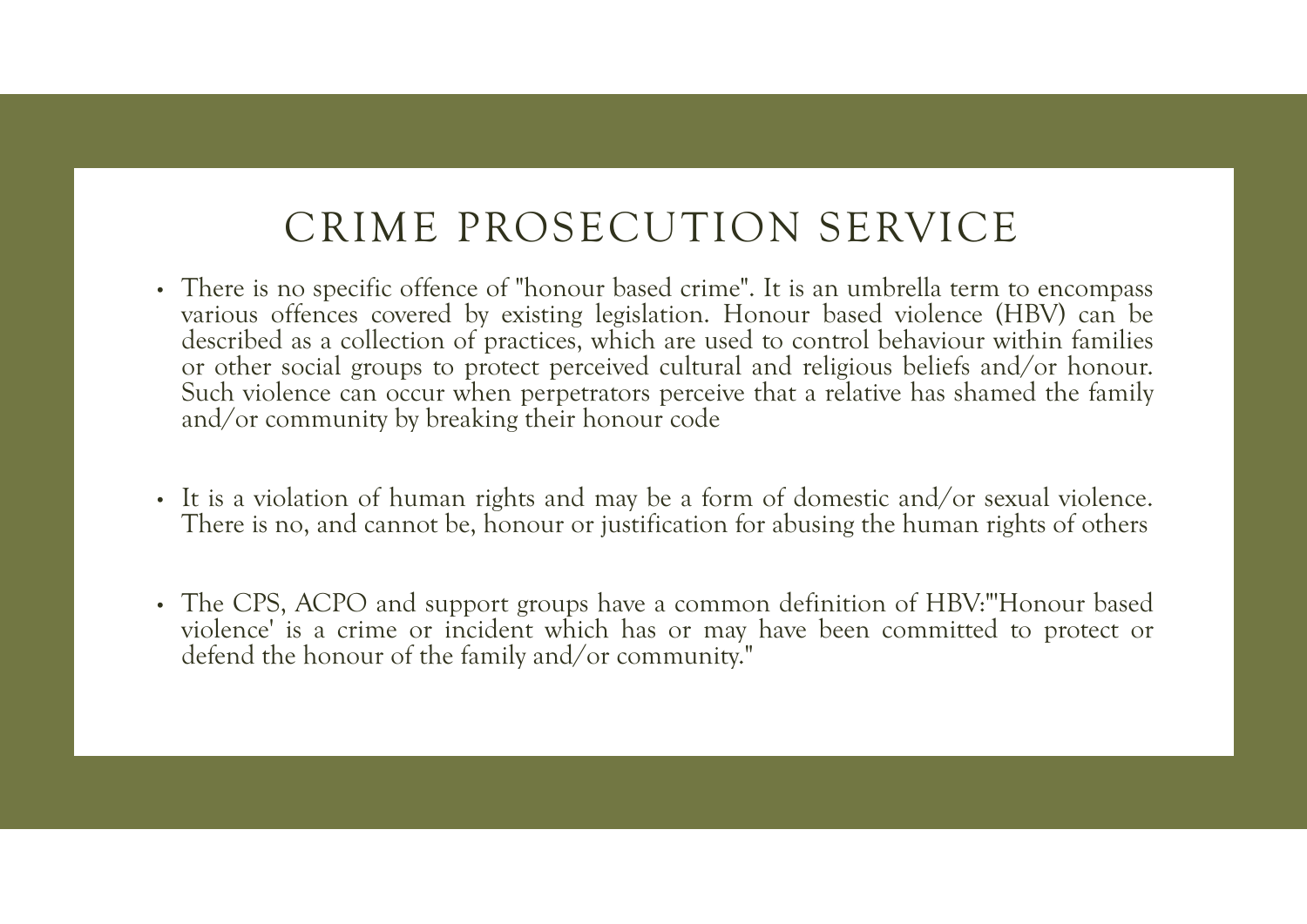#### CPS VIOLENCE AGAINST WOMEN AND GIRLS STRATEGY

The Crown Prosecution Service (CPS) is fully committed to prosecuting fairly and effectively all those who harm others in the name of 'honour'. This commitment is embedded in the CPS Violence against Women and Girls Strategy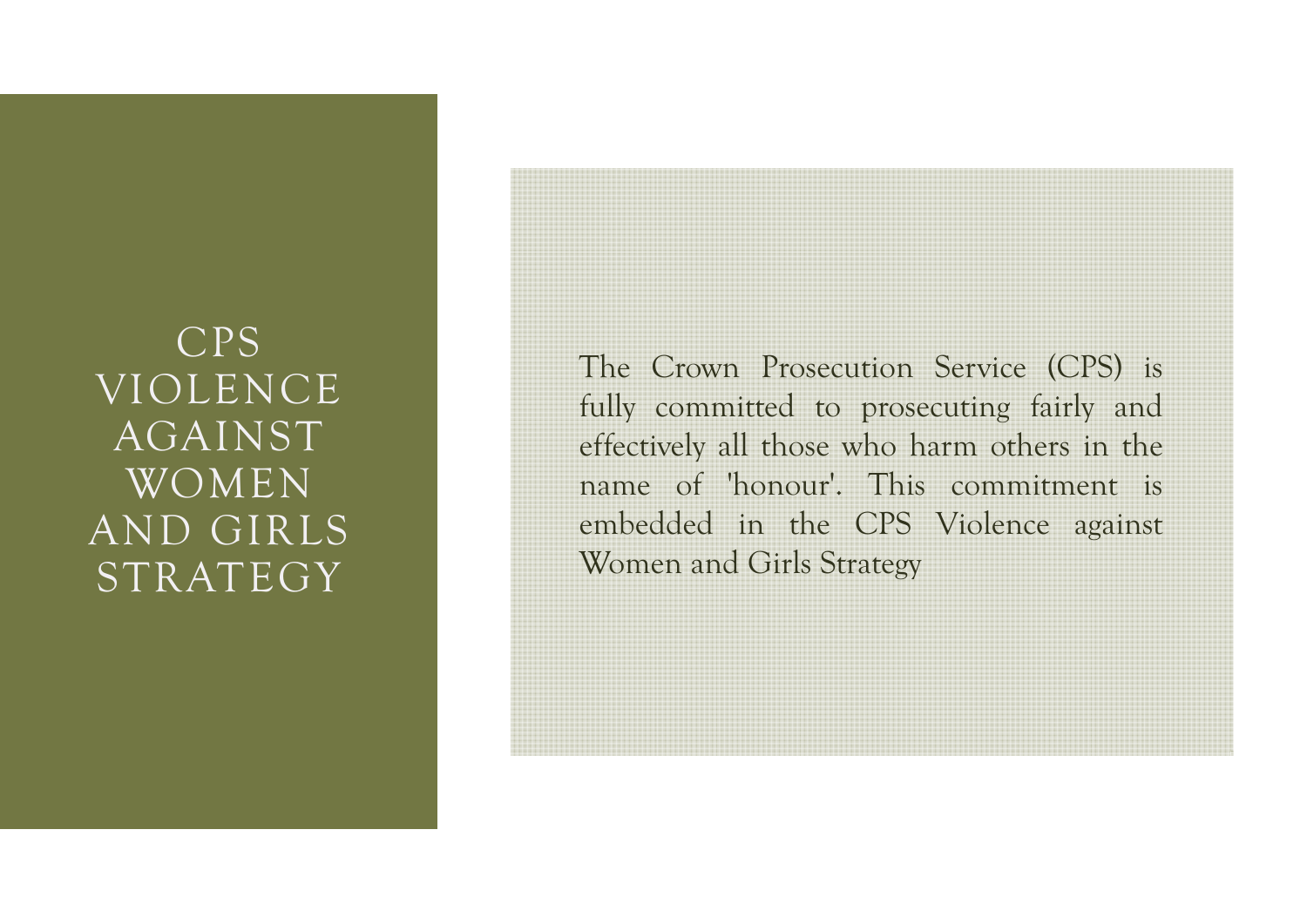#### NATIONAL POLICE CHIEFS' COUNCIL

- The National Police Chiefs Council's definition of Honour based Abuse is:
- '*an incident or crime involving violence, threats of violence, intimidation, coercion or abuse (including psychological, physical, sexual, financial or emotional abuse), which has or may have been committed to protect or defend the honour of an individual, family and or community for alleged or perceived breaches of the family and / or community's code of behaviour'.*
- There is currently no statutory definition of HBA.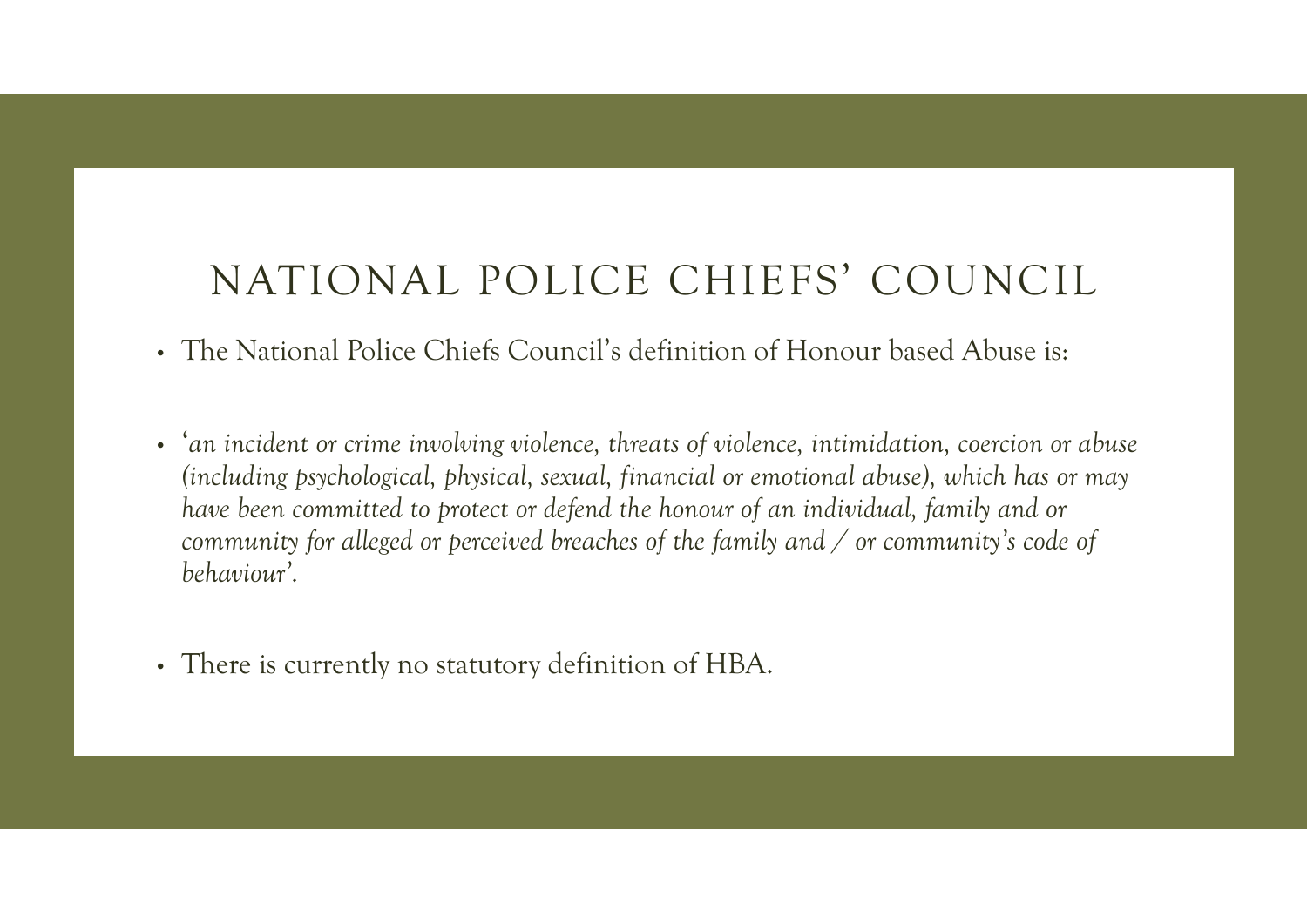## NATIONAL POLICE CHIEFS' COUNCIL

- The Police Service's vision remains nothing less than the total eradication of Honour Based Abuse (HBA), Forced Marriage (FM) and Female Genital Mutilation (FGM) from all communities
- This was our ambition in 2008 when ACPO published the first national policing strategy to tackle Honour Based Violence (as it was known as then) & FM and it remains so today with the addition of FGM
- The 2015 strategy represents the start of a transformational strategy that will take the police service further in contributing to the overall vision to prevent and eradicate Honour based Abuse, Forced Marriage and FGM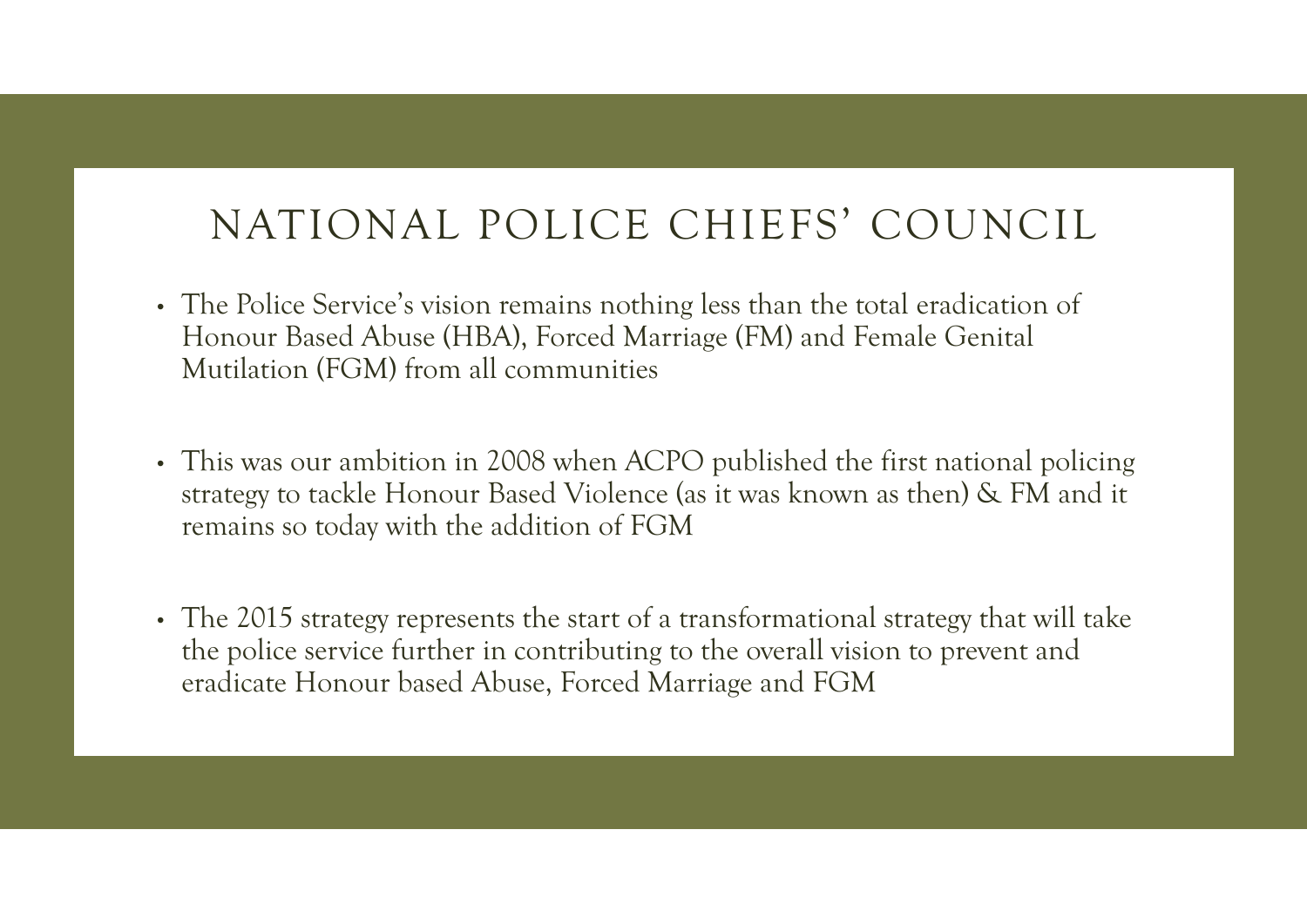#### ACHIEVEMENTS TO DATE

- The adoption of the HBV definition by all police forces across England, Wales and Northern Ireland;
- Publication of an ACPO (NPCC) Communication Strategy;
- All forces have an HBA/FM and FGM force champion(s) leading their work
- There is a local, regional and national police meeting structure in place for learning and sharing best practice
- A comprehensive package of public protection training, which incorporates HBV, FM and FGM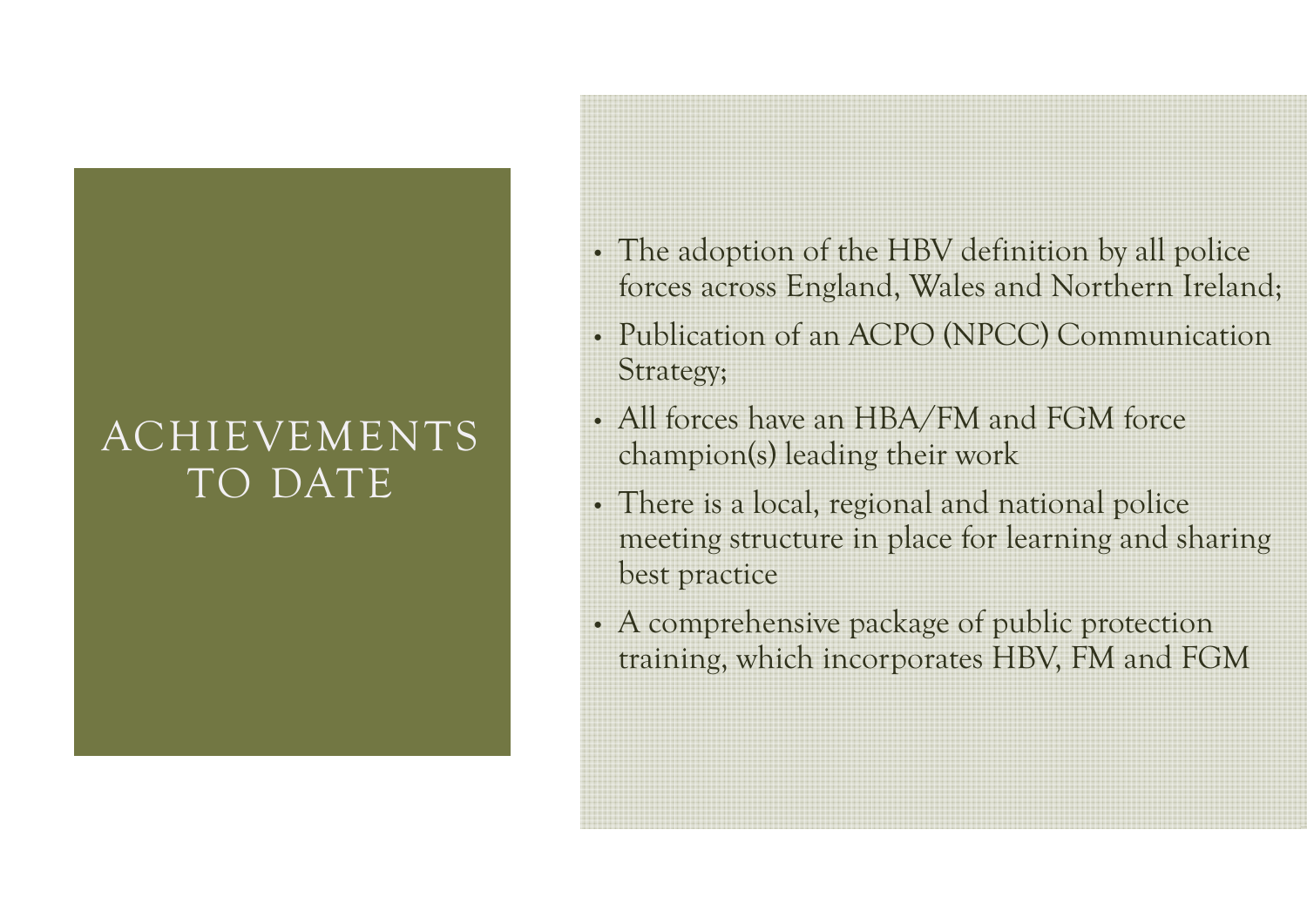#### ACHIEVEMENTS TO DATE

- Development of a joint police and CPS training package, rolled out across the CPS' 13 regions and their police force customers between July – December 2014
- 42/42 forces in England and Wales have signed protocols with the CPS for the investigation and prosecution of FGM
- HBV matters are incorporated into UK Protected Person Service Processes;
- Working in effective partnership across HM Government and with strategic and operational NGOs
- Publication of the College of Policing FGM Authorised Professional Practice